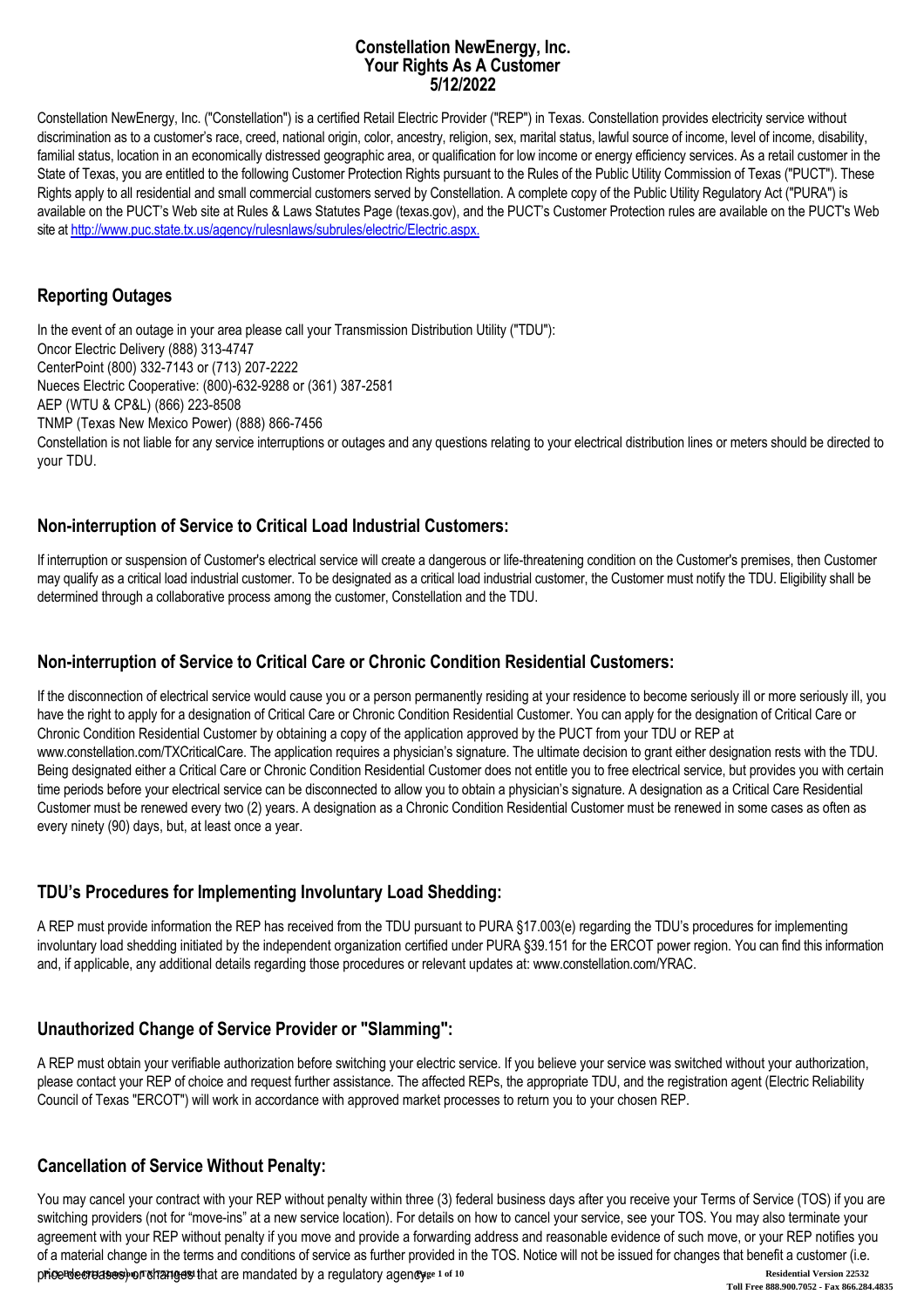# **Unauthorized Charges or "Cramming":**

Before any new charges are included on your electric bill, your REP must inform you of the product or service, all associated charges, and how these charges will be billed before they appear on your electric bill and obtain your consent for the product or service. If you believe your bill includes unauthorized charges, you may contact your REP to dispute such charges and may file a complaint with the PUCT. Your REP will not seek to terminate or disconnect your electric service for non-payment of an unauthorized charge or file an unfavorable credit report against you for disputed unpaid charges that are alleged to be unauthorized, unless the dispute is ultimately resolved against you. If the charges are determined to be unauthorized, your REP will cease charging you for the unauthorized service or product, remove the unauthorized charges from your bill and refund or credit all money you paid for any unauthorized charges within forty-five (45) days. If the unauthorized charges are not refunded or credited within three (3) billing cycles, interest shall be paid to you at an annual rate established by the PUCT on the amount of any unauthorized charges until they are refunded or credited. You may request all billing records under the REP's control related to any unauthorized charges within fifteen (15) business days after the date the unauthorized charges are removed from your bill. Your REP will not re-bill you for any charges determined to be unauthorized.

# **Deferred Payment Plans and Other Payment Arrangements:**

If you cannot pay your bill, call your REP immediately. Your REP may offer a short-term payment arrangement that allows you to pay after your due date, but before your next bill is due. A deferred payment plan allows a customer to pay an outstanding bill in installments beyond the due date of the next bill. For details on these programs, see your TOS or contact your REP.

### **Financial and Energy Assistance:**

An energy assistance program is available to customers who have severe financial hardships and temporarily may be unable to pay their bills. The program is funded in part by contributions from Constellation customers. Please call for additional information. REPs must also offer level or average payment plans. Contact your REP for more information.

# **Meter Testing and Reading:**

You may request from your REP one (1) meter test every four (4) years at no cost to you. If you request more than one (1) test every four (4) years, and the meter is functioning properly, then you may be charged for the additional meter test(s) at the rate approved for or by your TDU. The TDU or REP will advise you of the test results, including the test date, testing person and, if applicable, the removal date of the meter. If you prefer to read your own meter, please contact your TDU for instructions on how to read your meter.

#### **Disconnection of Service:**

The PUCT has provided that, under certain circumstances the REP may authorize your TDU to disconnect your electric service without prior notice to you. These situations include: (1) where a known dangerous situation exists; (2) where service is connected without authority by a person who has not made application for service; (3) where service is reconnected without authority after disconnection for non-payment; (4) where there has been tampering with equipment used to measure the amount of electricity used; or (5) where there is evidence of theft of electrical service.

Additionally, the REP may seek to have your electric service disconnected after providing you notice for any of the following reasons: (1) failure to pay a bill owed to the REP, or to make a deferred payment arrangement by the date of disconnection; (2) failure to comply with the terms of a deferred payment agreement made with the REP; (3) using service in a manner that interferes with the service of others or the operations of non-standard equipment; (4) failure to pay a deposit required by the REP; or (5) failure of the guarantor to pay the amount guaranteed when the REP has a written agreement, signed by the guarantor, which allows for disconnection of the guarantor's service.

If you are a master-metered apartment complex then your REP shall send a notice to you ("Notice") notifying you that a disconnection notice ("Tenant Notice") will be sent to the tenants of the apartment complex within six (6) days, if payment is not made before that time. If payment is not made within such six (6) days, then the Tenant Notice shall be posted in English and Spanish in five (5) conspicuous areas of the apartment complex, notifying the tenants that electrical service to the apartment complex is scheduled to be disconnected on a certain date and describing the reasons for such disconnection.

Unless otherwise provided herein, prior to disconnecting your service, the REP must provide you a disconnection notice. This disconnection notice must be mailed to you separately, but not earlier than the first day after the date your bill is due. The disconnection date must be at least ten (10) days from the date the disconnection notice is issued and may not fall on a holiday or weekend or the day preceding unless the REP's personnel are available to take payments and service can be reconnected.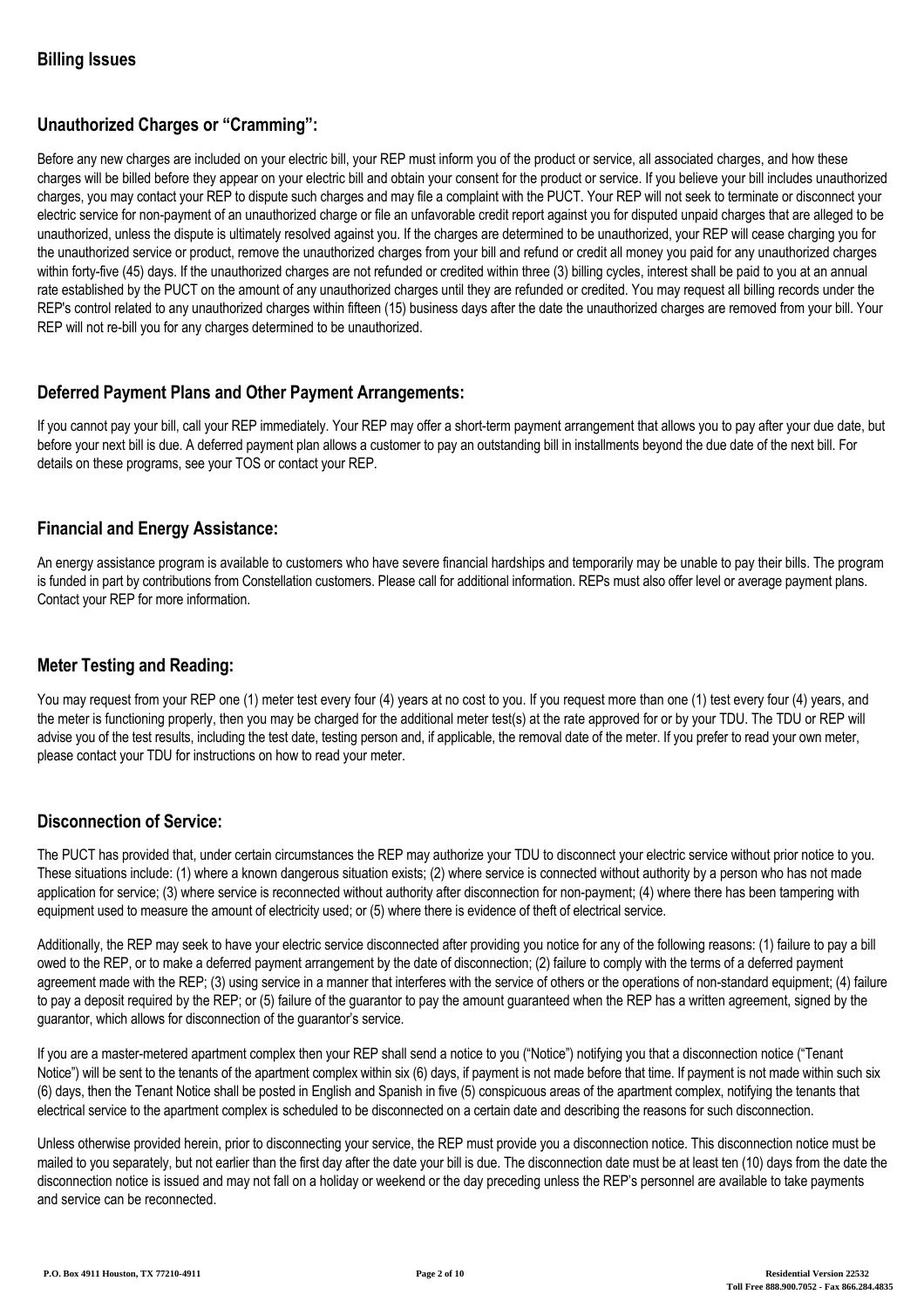Additionally, your REP may not disconnect your service: (1) if your REP receives notification by the disconnect date that an energy assistance provider will be forwarding sufficient payment on your account; (2) for non-payment during an extreme weather emergency. Your REP must offer you a deferred payment plan for bills due during the weather emergency; or (3) if you inform your REP, prior to the disconnection date stated on the disconnection notice, that the disconnection of service would cause you or a person permanently residing at your residence to become seriously ill or more seriously ill and you or such person has been designated as a Critical Care Residential or Chronic Condition Residential customer.

Once you or a person at your residence has been designated a Critical Care Residential Customer, you will be exempt from disconnection for twenty-one (21) days following the receipt of a disconnection notice. Prior to disconnection of your electrical service, you may extend the exemption from disconnection for up to sixty-three (63) days from the date of the issuance of your delinquent bill by meeting all of the following three (3) requirements: (1) you have your attending physician contact your REP to confirm that you or a person permanently residing at your residence is a Critical Care Residential Customer; (2) the attending physician submits a written statement to the REP confirming that you or person permanently residing at your residence is a critical care customer; and (3) you enter into a deferred payment plan. Once you or a person at your residence has been designated a Chronic Condition Residential Customer, you will be exempt from disconnection for twenty-one (21) days following the receipt of a disconnection notice.

### **Restoration of Service:**

If your service has been disconnected by the REP for non-payment, the REP will, upon satisfactory correction of the reasons for the disconnection, notify your TDU to reconnect your service as quickly as possible. The REP will continue to serve you under the Terms of Service in effect prior to issuance of the Disconnection Notice. If your service was disconnected due to a dangerous situation, your service will be reconnected once you notify your REP that you have corrected and satisfactorily resolved the dangerous situation within a fiscally reasonable period.

### **Disputes with Your Provider:**

Complaint Resolution: Prior to initiating any formal dispute resolution process, we both agree to try to resolve any dispute informally. To initiate the informal dispute resolution process, contact our customer care department at 1 (888) 900-7052 or via email at: customercaretx@constellation.com. We will assign someone who is not involved directly in the dispute to attempt to resolve the dispute. Upon receipt of a complaint, we must investigate and notify you of the results within twenty-one (21) days. If you are dissatisfied with the results of the investigation, you may request a supervisory review, if available. Constellation must advise you of the results of the supervisory review within ten (10) business days of your request. If you are dissatisfied with the results of the investigation or supervisory review, you may file a complaint with the PUCT and the Office of the Attorney General, Consumer Protection Division, whose contact information is listed below. For a complaint involving a disputed bill, Constellation may not initiate collection activities or termination/disconnection activities or report the delinquency to a credit reporting agency with respect to the disputed portion of the bill. However, after appropriate notice, Constellation may send a termination/disconnection notice for non-payment of any undisputed portion of the bill.

Public Utility Commission of Texas Customer Protection Division PO Box 13326 Austin, Texas 78711-3326 (512) 936-7120 or (888) 782-8477 Fax (512) 936-7003 Email address: customer@puc.state.tx.us Website: www.puc.state.tx.us TTY (512) 936-7136; Relay Texas: 800-735-2989

If the dispute is unable to be resolved informally (whether between us or with the PUCT) within sixty (60) days after the party raising it informed the other in writing of the nature and basis of the dispute and made a written demand ("Demand"), either party may seek formal arbitration.

CONSTELLATION HOPES TO MAKE YOU A SATISFIED CUSTOMER, BUT IF THERE'S AN ISSUE, THIS SECTION OUTLINES WHAT'S EXPECTED OF BOTH OF US IF THE COMPLAINT RESOLUTION PROCESS REQUIRED BY THE PUBLIC UTILITY COMMISSION OF TEXAS PROVES UNSATISFACTORY TO YOU. YOU AND WE BOTH AGREE TO RESOLVE ALL DISPUTES RELATING TO OR ARISING OUT OF THE INTERACTIONS BETWEEN US (INCLUDING OUR AFFILIATES, AGENTS, EMPLOYEES, DIRECTORS, OFFICERS AND ASSIGNS) ONLY BY ARBITRATION OR BY AN INDIVIDUAL ACTION IN SMALL CLAIMS COURT. THERE'S NO JUDGE OR JURY IN ARBITRATION, AND THE PROCEDURES MAY BE DIFFERENT, BUT AN ARBITRATOR CAN AWARD THE SAME DAMAGES AND RELIEF TO YOU, AND MUST HONOR THE SAME TERMS IN THIS AGREEMENT, AS A COURT WOULD. IF THE LAW ALLOWS FOR AN AWARD OF ATTORNEYS' FEES, AN ARBITRATOR CAN AWARD THEM TOO. WE ALSO BOTH AGREE THAT:

1) If you choose arbitration, the federal arbitration act applies to this Agreement.

2) Any arbitration will be governed by the Commercial Arbitration Rules and the Supplementary Procedures for Consumer Related Disputes (collectively, "AAA Rules") of the American Arbitration Association ("AAA"), as modified by this Agreement, and will be administered by the AAA. The AAA Rules are available online at adr.org, or by calling the AAA at 1-800-778-7879. The arbitrator is bound by the terms of this Agreement and all issues are for the arbitrator to decide, except that issues relating to the scope and enforceability of the arbitration provision are for the court to decide. This dispute resolution provision does not preclude you from bringing any issues you may have to the attention of any governmental authorities.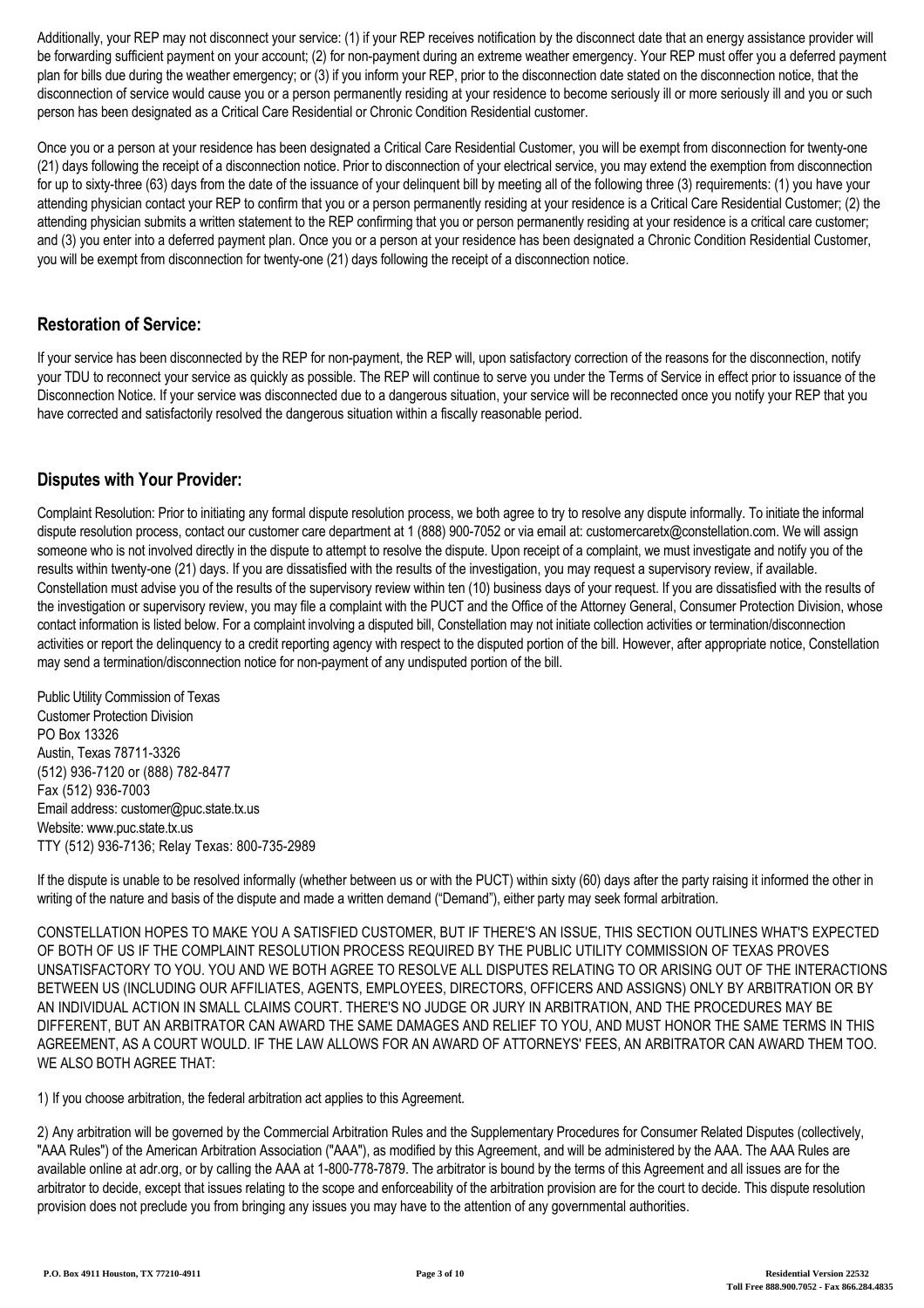3) WE BOTH AGREE THAT THIS AGREEMENT DOES NOT ALLOW CLASS ACTIONS IN COURT OR CLASS ARBITRATIONS, EVEN IF THE AAA PROCEDURES OR RULES WOULD ALLOW SUCH PROCEDURES. RELIEF MAY BE AWARDED ONLY IN FAVOR OF THE INDIVIDUAL PARTY SEEKING RELIEF AND ONLY TO THE EXTENT NECESSARY TO PROVIDE RELIEF WARRANTED BY THE PARTY'S INDIVIDUAL CLAIM. IF FOR SOME REASON, THE CLASS ACTION WAIVER IS UNENFORCEABLE THEN THE AGREEMENT TO ARBITRATE WILL NOT APPLY.

4) Any arbitration hearings will take place in the county of your billing address. If you are unable to pay the AAA filing, administration, and arbitrator fees for any arbitration properly initiated seeking damages up to \$10,000, we will pay such amounts. Otherwise, the payment of these amounts will be governed by the AAA Rules. In addition, for claims less than \$10,000, any arbitration hearing may be held telephonically.

5) If the arbitrator issues you an award that is greater than the value of our last written settlement offer made within sixty (60) days after we received your Demand ("Offer") or if we did not make an Offer, then we will pay: you three times the amount of the award; and your attorney twice the amount of attorneys' fees, and reimburse any expenses reasonably incurred for pursuing your claim in arbitration. If the award in your favor is lower than our Offer we will only pay you the amount of the award. Any arbitration award will be final and binding and judgment confirming the award shall apply only to the specific case to enforce the award in that case.

6) IF FOR ANY REASON A CLAIM PROCEEDS IN COURT, WE BOTH AGREE THAT WE ARE WAIVING A RIGHT TO A JURY TRIAL. This dispute resolution provision shall survive termination of this Agreement.

### **Do Not Call Lists:**

For a fee not to exceed five dollars (\$5.00) per term, commercial Customers may add their name, address and telephone number to a state-sponsored "Electric No-Call List," which is intended to limit the number of telemarketing calls received relating to your choice of REP, by registering via United States Postal Service, Internet or telephonically as follows:

[www.texasnocall.com](http://www.texasnocall.com), call toll-free 1-866-TXNOCAL(L) (1-866-896-6225), or write Texas No Call, P.O. Box 313, E. Walpole, MA 02032. If registered online or by phone, the fee must be paid by credit card, but if registered by mail, the fee may be paid by credit card, check or money order. Once registered, Customer can expect to stop receiving telemarketing as follows: If registered between January 1 and March 31, then by June 1; if registered between April 1 and June 30, then by September 1; if registered between July 1 and September 30, then by December 1; If registered between October 1 and December 31, then by March 1. However, registration expires on the fifth anniversary of the date the phone number is first published on the "Electric No-Call List." Even if registered, you may still receive calls from telemarketers other than REP's. Residential Customers may register their name, address, and telephone number to the statewide "Do Not Call List," which will help limit telemarketing calls to your home or business. You may register for the "Do Not Call List" in three ways: online at [www.texasnocall.com](http://www.texasnocall.com), call toll-free 1-866-TXNOCAL(L) (1-866-896-6225), or write Texas No Call, P.O. Box 313, E. Walpole, MA 02032.

#### **Language Availability:**

You may request to receive information from your REP in Spanish, or any language in which you were solicited. This includes the Terms of Service, Electricity Facts Label, Your Rights as a Customer, bills and bill notices, termination and disconnection notices, information on new electric services, discount programs, promotions, and access to customer assistance.

# **Privacy Rights:**

REPs may not disclose or sell any confidential customer information, including: your name, address, account number, type or classification of service, historical electricity usage, expected patterns of use, types of facilities used in providing service, individual contract terms and conditions, price, current charges or billing records. This prohibition does not apply to the release of your information (i) under certain circumstances as required by law, including release to the PUCT, an agent of your REP, credit reporting agencies, law enforcement agencies or TDU (ii) to our affiliates (provided they agree to the same confidentiality standards as we do), or (iii) in aggregate (provided such disclosures cannot be reasonably expected to specifically identify you). Your information will be shared with other retail REPs or aggregators only with your consent.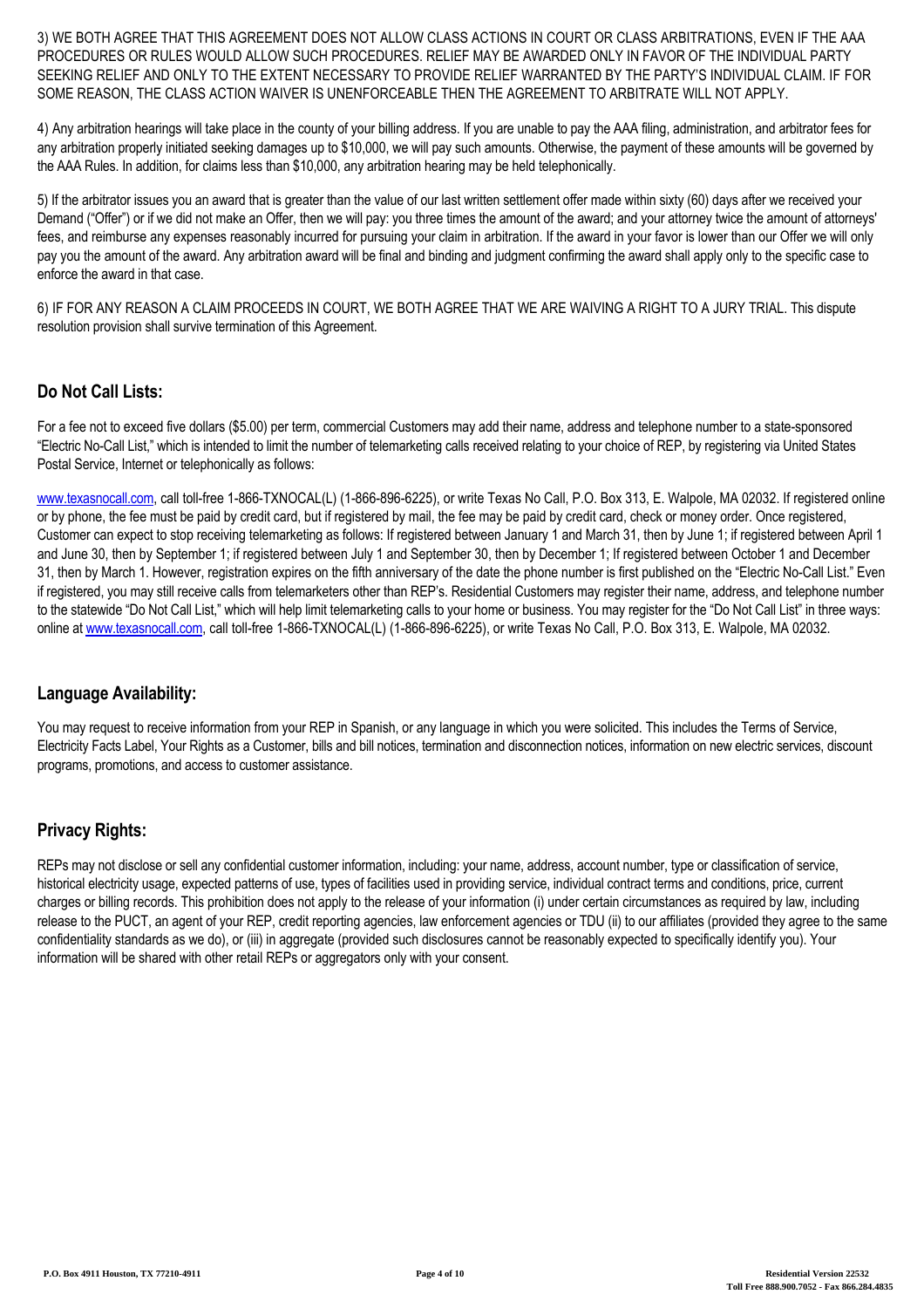# **Special Services:**

Your REP may offer special services for hearing-impaired customers and customers with disabilities. If you have a disability or require special assistance regarding your electric account, contact your REP about these special services.

Constellation NewEnergy, Inc. P.O. Box 4911 Houston, TX 77210-4911 PUCT License #10014 [www.constellation.com](http://www.constellation.com) Email: customercaretx@constellation.com REP Customer Service Customer Assistance: 1 (888) 900-7052 Monday-Friday 7:00 am - 8:00 pm CST Saturday 8:00 am - 5:00 pm CST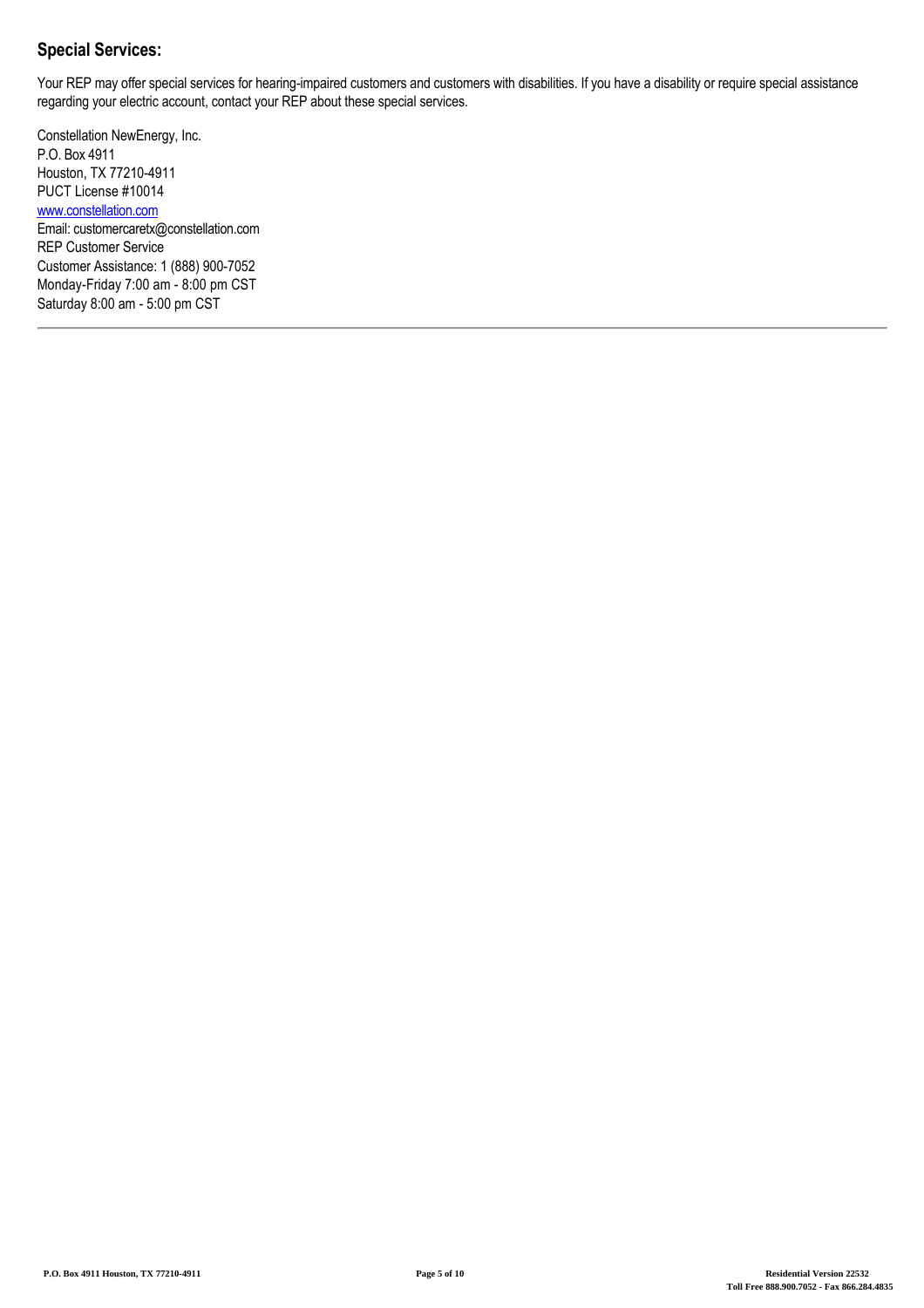### **Constellation NewEnergy, Inc. Sus Derechos Como Cliente**

Constellation NewEnergy, Inc.("Constellation") es un Proveedor Minorista de Electricidad ("REP", abreviación en inglés) en Texas. Constellation proporciona servicio de energía eléctrica, sin discriminación por motivos de raza, credo, origen, color, ascendencia, religión, sexo, estado civil, fuente legal de ingresos, nivel de ingresos, discapacidad, estado familiar, ubicación en un área geográfica económicamente deprimida, o calificación por concepto de bajos ingresos o servicios de eficiencia energética de un cliente. Como cliente minorista en el Estado de Texas, usted tiene derecho a los siguientes Derechos de Protección al Cliente de conformidad con las Normas de la Comisión de Servicios Públicos de Texas ("PUCT", abreviación en inglés). Estos Derechos se aplican a todos los clientes residenciales y comerciales pequeños atendidos por Constellation. Una copia completa de la Public Utility Regulatory Act ("PURA") se encuentra disponible en el sitio Web de la PUCT Rules & Laws Statutes Page (texas.gov), y los normas de Protección al Cliente de la PUCT se encuentra disponible en el sitio Web de la PUCT en [http://www.puc.state.tx.us/agency/rulesnlaws/subrules/electric/Electric.aspx.](http://www.puc.state.tx.us/agency/rulesnlaws/subrules/electric/Electric.aspx)

#### **Informes sobre Interrupciones:**

En el caso de una interrupción del servicio de energía en su área, por favor llame a la Empresa de Servicios Públicos de Distribución y Transmisión ("TDU"):

Oncor Electric Delivery (888) 313-4747 CenterPoint (800) 332-7143 o (713) 207-2222

Nueces Electric Cooperative: (800)-632-9288 o (361) 387-2581

AEP (WTU & CP&L) (866) 223-8508

TNMP (Texas New Mexico Power) (888) 866-7456

Constellation no se hace responsable por cualquier interrupción o corte del servicio y cualquier pregunta relacionada con sus líneas de distribución eléctrica o con los medidores la debe dirigir a su TDU.

# **No se interrumpirá el Servicio a Clientes Industrial de Carga Crítica:**

Si una interrupción o suspensión de su servicio eléctrico puede crear una condición peligrosa o constituir una amenaza para la vida dentro de sus instalaciones con servicio eléctrico minorista, usted puede calificar como un cliente industrial de carga crítica. Para ser designado como cliente industrial de carga crítica, el cliente deberá notificar al TDU. La elegibilidad se determinará a través de un proceso de colaboración entre el cliente, Constellation y el TDU.

#### **No se interrumpirá el Servicio a Clientes Residenciales que requieran de Cuidados Críticos o sufran de una Enfermedad Crónica:**

Si la desconexión del servicio eléctrico pudiese ser la causa para que usted o la persona que reside permanentemente en su residencia se enferme gravemente o su condición empeore aún más, usted tiene el derecho de solicitar una designación de Cliente Residencial que requiere de Cuidados Críticos o que sufre de una Enfermedad Crónica. Usted puede solicitar la designación de Cliente Residencial que requiere de Cuidados Críticos o que sufre de una Enfermedad Crónica obteniendo de su TDU o REP en www.constellation.com/TXCriticalCare una copia de la solicitud aprobada por la PUCT. La solicitud requiere de la firma de un médico. La decisión final para otorgar cualquier designación le corresponde al TDU. La designación ya sea como un Cliente Residencial que requiere de Cuidados Críticos o que sufre de una Enfermedad Crónica no le da derecho a obtener servicio de energía eléctrica gratis, pero sí le proporciona ciertos períodos de tiempo antes de que su servicio de energía eléctrica pueda ser desconectado, con el fin de permitirle obtener la firma de un médico. La designación como un Cliente Residencial que requiere de Cuidados Críticos debe renovarse cada dos (2) años. La designación como un Cliente Residencial que sufre de una Enfermedad Crónica debe renovarse en algunos casos con una frecuencia de hasta cada noventa (90) días, pero, como mínimo una vez al año.

# **Procedimientos de TDU para implementar el desprendimiento de carga involuntario:**

Un REP debe proporcionar información que el REP ha recibido de TDU de conformidad con PURA §17.003 (e) con respecto a los procedimientos de TDU para implementar el deslastre de carga involuntario iniciado por la organización independiente certificada bajo PURA §39.151 para la región de energía ERCOT. Puede encontrar esta información y, si corresponde, cualquier detalle adicional con respecto a esos procedimientos o actualizaciones relevantes en: www.constellation.com/YRAC

# **Cambio no Autorizado de Proveedor de Servicio o "Slamming" [acción forzada o impuesta]:**

Un REP debe obtener su autorización verificable antes de cambiar su servicio eléctrico. Si usted cree que su servicio fue cambiado sin su autorización, por favor póngase en contacto con el REP de su elección y solicite asistencia adicional. Los REPs afectados, el TDU apropiado, y el agente de registro (Consejo de Confiabilidad Eléctrica de Texas "ERCOT") trabajarán de conformidad con los procesos de mercado aprobados a fin de retornarle al REP que usted haya elegido.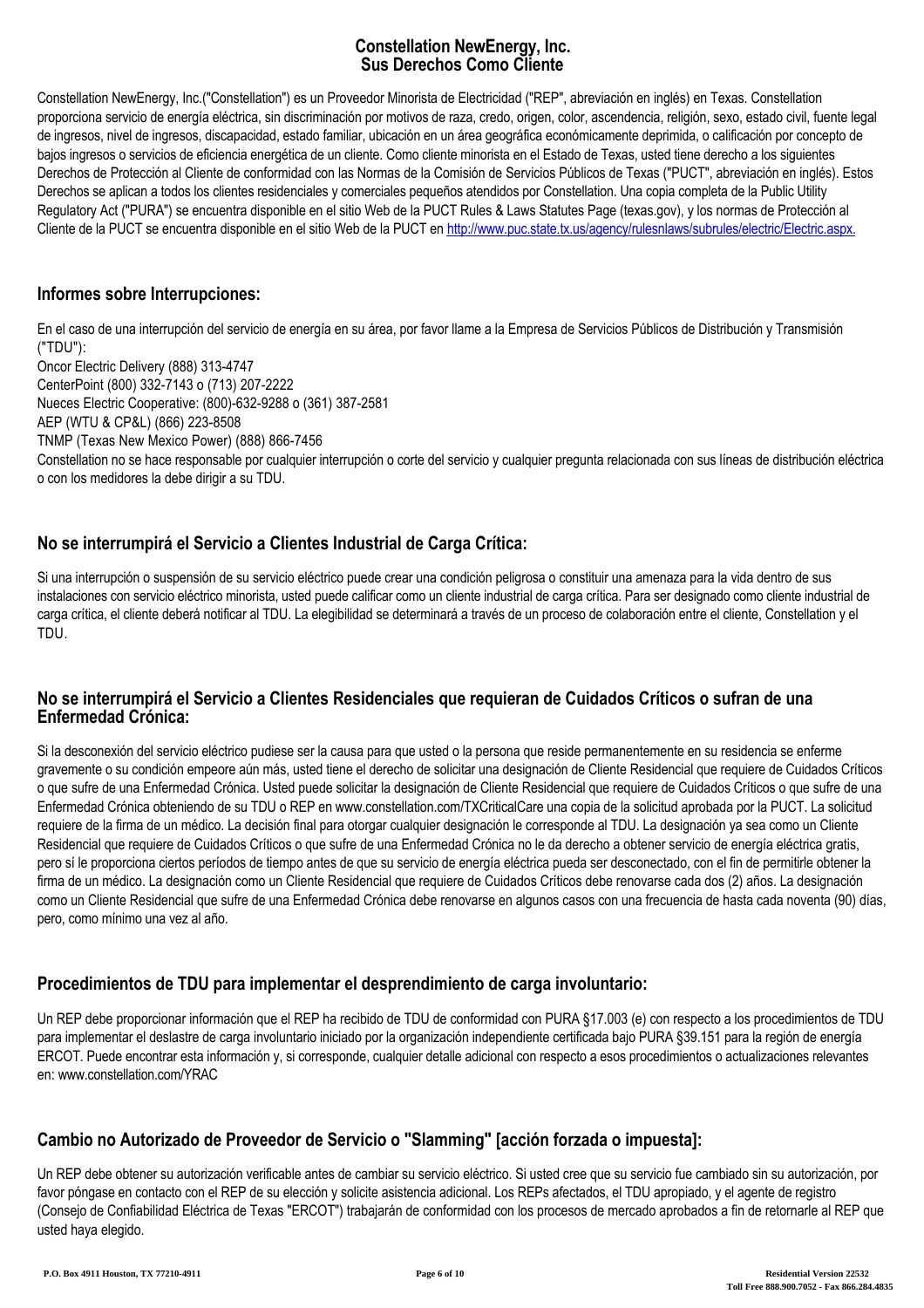# **Cancelación del Servicio Sin Multa:**

Dentro de tres (3) días laborables federales después de recibir sus Términos de Servicio (TOS, abreviación en inglés) usted puede cancelar su contrato con su REP, sin que se le imponga una multa, si cambia de proveedores (no para "mudarse" a un nuevo lugar de servicio). Para obtener más información sobre cómo cancelar su servicio, consulte sus TOS. También podrá dar por terminado su contrato con su REP sin que se le imponga una multa si usted se muda y proporciona la dirección del destinatario y evidencia razonable de tal mudanza, o si su REP le notifica de un cambio sustancial en los términos y condiciones de servicio tal y como se establece en los TOS. No se expedirá ninguna notificación por cambios que benefician a un cliente (es decir, reducción de precio) o por los cambios que son exigidos por una agencia reguladora.

#### **Asuntos Relacionados con la Facturación**

### **Cargos no Autorizados o "Cramming":**

Antes de que se incluyan nuevos cargos en su factura de electricidad, su REP debe informarle sobre el producto o servicio, sobre todos los cargos asociados, y sobre cómo se facturarán estos cargos antes de que consten en su factura de electricidad, obteniendo su consentimiento para el producto o servicio. Si usted cree que su cuenta incluye cargos no autorizados, puede comunicarse con su REP para cuestionar dichos cargos, pudiendo presentar una queja ante la PUCT. Su REP no tratará de terminar o desconectar su servicio eléctrico por falta de pago de un cargo no autorizado, ni de presentar un informe de crédito desfavorable en su contra por cargos cuestionados no pagados, con respecto a los cuales se alega que no fueron autorizados, a menos que en última instancia se resuelva el desacuerdo en su contra.

Si se determina que los cargos no han sido autorizados, su REP dejará de cobrarle por el servicio o producto no autorizado, eliminará los cargos no autorizados de su cuenta y le reembolsará o acreditará todo el dinero que pagó por cualquier cargo no autorizado dentro de cuarenta y cinco (45) días. Si los cargos no autorizados no son reembolsados o acreditados dentro del plazo de tres (3) ciclos de facturación, se le pagarán intereses a una tasa anual establecida por la PUCT sobre la cantidad correspondiente a cualquier cargo no autorizado, hasta que este cargo sea reembolsado o acreditado. Dentro de los quince (15) días laborables después de la fecha en que los cargos no autorizados son eliminados de su cuenta, usted puede solicitar todos los registros de facturación que están bajo el control del REP y que estén relacionados con cualquier cargo no autorizado. Su REP no volverá a cobrarle por ningún cargo con respecto al cual se determina que no ha sido autorizado.

#### **Planes de Pagos Diferidos y Otros Planes de Pago:**

Si usted no puede pagar su factura, llame inmediatamente a su REP. Su REP puede ofrecerle un acuerdo de pago a corto plazo que le permita pagar después de su fecha de vencimiento, pero antes del vencimiento de su próxima factura. Un plan de pago diferido le permite al cliente pagar una factura pendiente en plazos que se extiendan más allá de la fecha de vencimiento de la próxima factura. Para obtener más información sobre estos programas, consulte sus TOS o póngase en contacto con su REP.

# **Ayuda Financiera para obtener Energía:**

Un programa de asistencia para obtener energía se encuentra disponible para clientes que tienen graves dificultades financieras y no tienen la capacidad de pagar sus cuentas temporalmente. El programa se financia en parte con las contribuciones de los clientes de Constellation. Por favor llame para obtener información adicional. Los REPs también deben ofrecer planes de nivelación o promedio de pagos. Póngase en contacto con su REP para obtener más información.

#### **Pruebas y Lectura de Medidor:**

Usted podría solicitar a su REP una (1) prueba del medidor cada cuatro (4) años, sin costo para usted. Si solicita más de una (1) prueba cada cuatro (4) años y el medidor está funcionando correctamente, entonces se le puede cobrar por la(s) prueba(s) adicional(es) del medidor, cobrándole la tarifa aprobada para o por su TDU. El TDU o REP le comunicará sobre los resultados de la prueba, incluyendo la fecha de la prueba, la persona que realiza la prueba y, de ser el caso, la fecha de retiro del medidor. Si prefiere leer su propio medidor, por favor, póngase en contacto con su TDU para obtener instrucciones sobre cómo leer su medidor.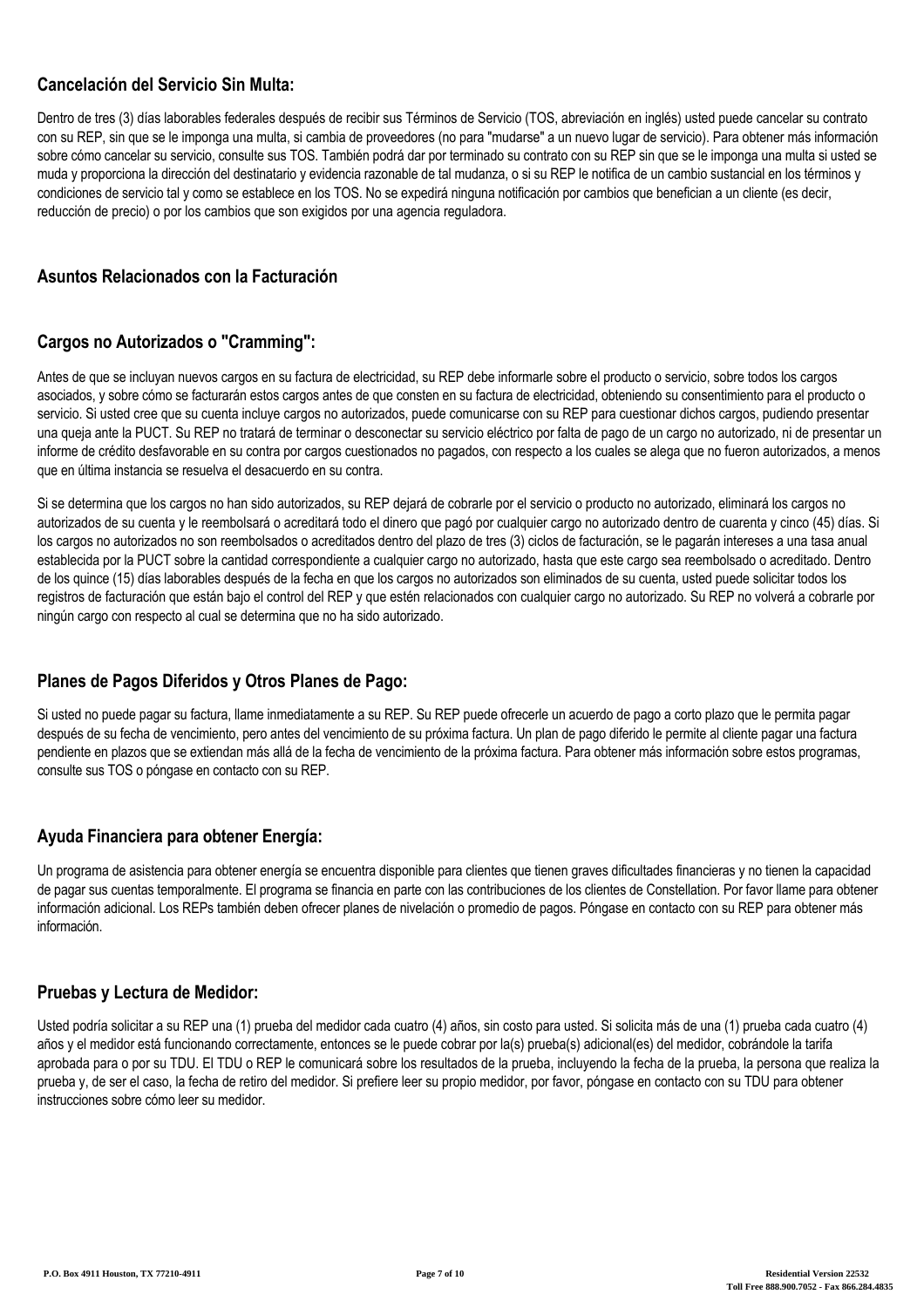### **Desconexión del Servicio:**

La PUCT ha establecido que, en determinadas circunstancias, el REP podría autorizarle a su TDU que desconecte su servicio eléctrico sin previo aviso. stas situaciones incluyen: (1) cuando se conoce que existe una situación peligrosa; (2) cuando el servicio es conectado sin autorización por parte de una persona que no ha hecho una solicitud para el servicio, (3) cuando el servicio se reconecta sin autorización después de la desconexión por falta de pago; (4), cuando ha existido manipulación de los equipos utilizados para medir la cantidad de electricidad consumida; o (5) cuando exista evidencia de robo de servicio eléctrico.

Además, el REP podría solicitar que su servicio eléctrico sea desconectado después de proporcionarle una notificación acerca de cualquiera de las siguientes razones: (1) falta de pago de una factura adeudada al REP, o por no celebrar un acuerdo de pago diferido antes de la fecha de desconexión, (2) incumplimiento con los términos de un acuerdo de pago diferido celebrado con el REP; (3) utilización del servicio de manera que interfiera con el servicio de los demás o con el funcionamiento de equipos que no son estándar; (4) falta de pago de un depósito requerido por el REP; o (5) falta de pago por parte del garante de la cantidad garantizada cuando el REP tiene un acuerdo escrito, firmado por el garante, el cual permite la desconexión del servicio del garante.

Si usted tiene un complejo de departamentos con un "Medidor Central" Su REP le debe enviar notificación que le informe que la notificación de desconexión será enviada a los arrendatarios del complejo de departamentos dentro de seis (6) días si el pago no se ha hecho antes de esa fecha. Si el pago no se ha hecho dentro de los seis (6) días la notificación del arrendatario será emitida en Ingles y en español en cinco (5) arias visibles del complejo de departamentos, notificando a los arrendatarios que el servicio eléctrico del complejo de departamentos tiene fecha de desconexión describiendo las razones por la cuales será desconectado el servicio.

A menos que se disponga lo contrario en el presente documento, antes de desconectar su servicio, el REP debe proporcionarle una notificación de desconexión. Esta notificación de desconexión se la debe enviar a usted por correo separado, pero no antes del primer día después de la fecha de vencimiento de su factura. La fecha de desconexión debe efectuarse al menos diez (10) días a partir de la fecha que la notificación de desconexión sea emitida y no puede caer en un día feriado o fin de semana o en el día anterior, a menos que el personal del REP se encuentre disponible para aceptar los pagos y se pueda reconectar el servicio.

Además, su REP no podrá desconectar su servicio: (1) si su REP recibe una notificación antes de o en la fecha de desconexión avisándole que un proveedor de asistencia para energía enviará un pago suficiente para cubrir su cuenta; (2) por falta de pago durante una emergencia causada por condiciones climáticas extremas. Su REP debe ofrecerle un plan de pago diferido para las facturas adeudadas durante una emergencia climática; o (3) si usted informa a su REP, antes de la fecha de desconexión indicada en la notificación de desconexión, que la desconexión del servicio podría causar que usted o una persona que vive de forma permanente en su residencia se enferme gravemente o empeore aún más, y que usted o dicha al persona haya sido designado como un cliente residencial que requiere de Cuidados Críticos o sufre de una Enfermedad Crónica.

Una vez que se le haya designado a usted o a una persona que viva en su residencia como un Cliente Residencial que requiere de Cuidados Críticos, usted estará exento de la desconexión por veintiún (21) días después de la recepción de una notificación de desconexión. Antes de la desconexión de su servicio eléctrico, usted podrá prorrogar la exención de la desconexión por hasta sesenta y tres (63) días a partir de la fecha de emisión de su factura en mora, siempre que cumpla con todos los tres (3) requisitos siguientes: (1) que su médico de cabecera se ponga en contacto con su REP para confirmar que usted o una persona que vive de forma permanente en su residencia es un Cliente Residencial que requiere de Cuidados Críticos; 2) que el médico que le trata presente una declaración por escrito al REP confirmando que usted o la persona que vive permanentemente en su residencia es un cliente que requiere de cuidados críticos, y (3) que usted se acogerá a un plan de pago diferido. Una vez que se le haya designado a usted o una persona que vive en su residencia como Cliente Residencial que sufre de una Enfermedad Crónica, usted estará exento de la desconexión por veintiún (21) días después de que reciba una notificación de desconexión.

#### **Restauración del Servicio:**

Si su servicio ha sido desconectado por el REP por falta de pago, una vez que se hayan corregido satisfactoriamente las razones para la desconexión, el REP le notificará a su TDU que reconecte su servicio lo más pronto posible. El REP continuará brindándole el servicio bajo los Términos de Servicio que estuvieron vigentes antes de la emisión de la Notificación de Desconexión. Si su servicio fue desconectado debido a una situación peligrosa, su servicio será reconectado una vez que notifique a su REP que ha corregido y resuelto satisfactoriamente la situación peligrosa dentro de un plazo materialmente razonable.

#### **Desacuerdos con su Proveedor**

#### **Resolución de Quejas:**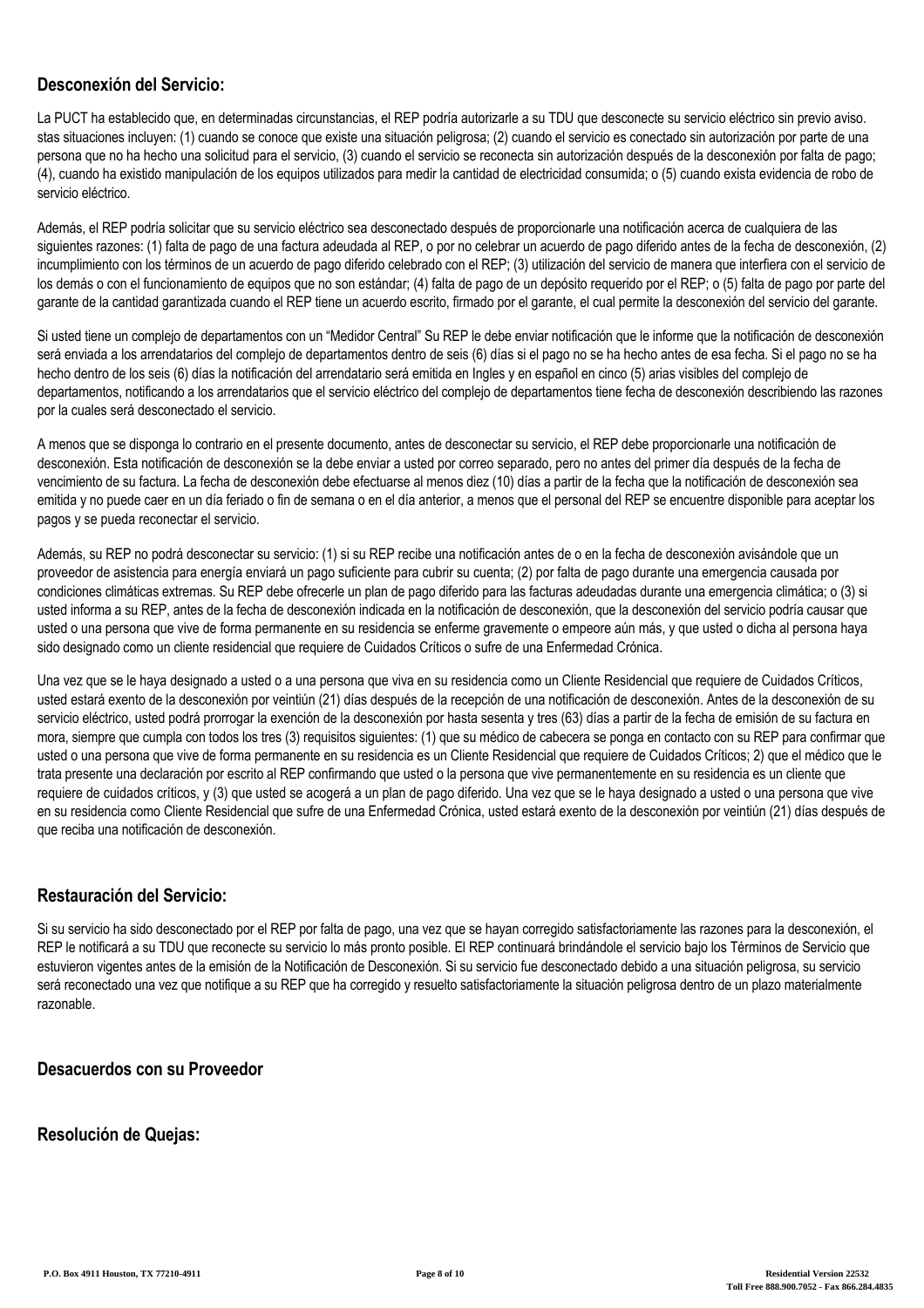Antes de iniciar cualquier proceso de resolución de alguna disputa formal, nosotros dos estamos de acuerdo en tratar de resolver cualquier disputa de manera informal. Para iniciar el proceso de resolución de una disputa informal. Contacte a nuestro departamento de servicio al cliente al 1(888)900-7052 o vía email a customercaretx@constellation.com. Asignaremos a alguien quien no esté vinculado directamente a la disputa para tratar de resolverla. Apenas sea recibida la denuncia, investigaremos y le notificaremos los resultados dentro de veinte y un (21) días. Si esta desconforme con el resultado de la investigación usted podrá pedir una revisión de supervisor, si es que está disponible. Constellation tendrá que avisarle acerca de los resultados de dicha revisión de supervisor dentro de diez (10) días de negocios desde su petición. Si Ud. No está satisfecho con los resultados de la revisión de supervisor Ud. Puede poner la denuncia con la PUCT y la oficina de la Procuraduría General, División de protección al consumidor, cual información de contacto esta listada abajo. Para denuncias que impliquen una disputa de facturación, Constellation podrá no iniciar actividades de cobro o término/desconexiones o reportar la delincuencia a alguna agencia de reporte crediticio con respecto a la porción disputada de la factura Sin embargo, después de recibir aviso apropiado, Constellation podrá enviar una notificación de termino/desconexión por no-pago por cualquier porción no en disputa de la factura.

Comisión de Servicios Públicos de Texas División de Protección al Consumidor PO Box 13326 Austin, Texas 787113326 (512) 9367120 o (888) 7828477 Fax (512) 9367003 Dirección de correo electrónico: customer@puc.state.tx.us Sitio de Internet: www.puc.state.tx.us TTY (512) 9367136; Relay Texas: 8007352989

Si la disputa no se puede resolver de manera informal (ya sea entre nosotros o con la PUCT) dentro de sesenta (60) dias depues de que la parte denunciante informe a la otra pro escrito acerca de la naturaleza y las bases de la disputa y hizo una demanda ("Demanda") por escrito cualquiera de las partes puede buscar una arbitracion formal.

CONSTELLATION ESPERA QUE UD SEA UN CLIENTE SATISFECHO, PERO SI ES QUE HUBIESE ALGUN PROBLEMA, ESTA SECCION DELINEA LO QUE SE ESPERA DE NOSOTROS SI ES QUE EL PROCESO REQUERIDO POR LA COMISION DE UTILIDADES PUBLICA DE TEXAS DEMUESTRA NO SER SATISFACTORIO PARA UD. USTED Y NOSOTROS ESTAMOS DE ACUERDO EN RESOLVER TODAS LAS DISPUTAS RELACIONADAS CON O QUE NAZCAN DE LA INTERACCION ENTRE NOSOTROS (INCLUYENDO NUESTROS AFILIADOS, AGENTES, EMPLEADOS, DIRECTORES, OFICIALES Y ASIGNADOS) SOLAMENTE A TRAVES DE LA ARBITRACION O POR UNA ACCION INDIVIDUAL EN LA CORTE DE DEMANDAS PEQUENAS. NO HABRA ARBITRACION POR JUEZ O JURADO Y LOS PROCEDIMIENTOS PODRAN SER DIFERNTES, PERO UN ARBITRO PUEDE OTORGARLE LOS MISMOS DANOS Y SOCORRO Y TIENE QUE HONRAR LOS MISMOS TERMINOS EN ESTE ACUERDO COMO LO HARIA UNA CORTE. SI ES QUE LA LEY OTORGA UN REEMBOLSO DE LOS CARGOS DE ABOGADO, UNA ARBITRACION LOS PUEDE OTORGAR IGUALMENTE. TAMBIEN ESTAMOS DE ACUERDO EN QUE:

1) Si Ud. elije una arbitración, el acto federal de arbitración aplica a este acuerdo.

2) Cualquier arbitración será gobernada por las Reglas de Arbitración Comercial y por los Procedimientos Suplementarios de las Disputas Relacionadas Con el Consumidor (colectivamente, "Reglas de AAA") de la Asociación Americana de Arbitración ("AAA"), como esta modificada en este acuerdo, será administrada por la AAA. Las Reglas de la AAA están disponibles en línea en adr.org, o llamando al 1-800-778-7879. El Arbitro está sujeto a los termino de este acuerdo y a todas los problemas serán decididos por el árbitro, excepto los problemas relacionados con el alcance y la aplicabilidad de la prestación del arbitraje serán decisión de la corte. Esta disposición de resolución de disputas no le excluye de traer cualquier problema que pueda tener ante las autoridades gubernamentales.

3) ESTAMOS EN CONCORDANCIA QUE ESTE ACUERDO NO PERMITE ACCIONES DE CLASE LEGAL EN LA CORTE O DE ARBITRAJE EN CLASES LEGALES, ICLUSO SI ES QUE LOS PROCEDIMIENTOS DE AAA PERMITIERA DICHOS PROCEDIMIENTOS. AYUDA PUEDE SER OTORGADA SOLO EN FAVOR A LA PARTE PIDIENDO DICHA AYUDA Y SOLAMENTE EN LA MEDIDA NECESARIA PARA PROVEER AYUDA GARANTIZADA POR LA DEMANDA INDIVIDUAL DE LA PARTE. SI POR ALGUNA RAZON LA DENUNCIA COLECTIVA ES INAPLICABLE EL ACUERDO DE ARBITRAJE NO SERA APLICABLE.

4) Cualquier audiencia de arbitraje tendrá lugar en el condado de su facturación. Si Ud. No puede pagar los cargos de presentación de AAA, administración, y arbitraje por cualquier arbitraje iniciado correctamente exigiendo danos hasta \$10,000, nosotros pagaremos dichos cargos. De otra manera, el pago de estos montos serán gobernados por las reglas de AAA. En adición, para demandas de menos de \$10,000, cualquier audiencia de arbitraje podrá realizarse telefónicamente.

5) Si el arbitro le emite un premio el cual es mas grande que el valor de nuestra ultima oferta echa dentro de sesenta (60) días depsues de recibida su Demanda ("Oferta") o si no hicimos alguna oferta, le pagaremos a Ud. Tres veces el monto del premio: y a su abogado dos veces el valor de los cargo de abogado, y le reembolsaremos cualquier gasto incurrido al seguir con su demanda de arbitraje. SI el premio en su favor es menor que nuestra oferta solo le pagaremos el monto del premio. Cualquier premio de arbitraje será final y vinculante y la sentencia confirmando el premio será aplicada solamente al caso especifico para reforzar el premio en ese caso.

6) SI POR ALGUNA RAZON UNA DEMANDA PROCEDE A LA CORTE, LOS DOS ESTAMOS DE ACUERDO CON RENUNCIAR AL DERECHO DE UN JUICIO CON JURADO. Esta disposición de resolución de disputa sobrevira el termino de este acuerdo